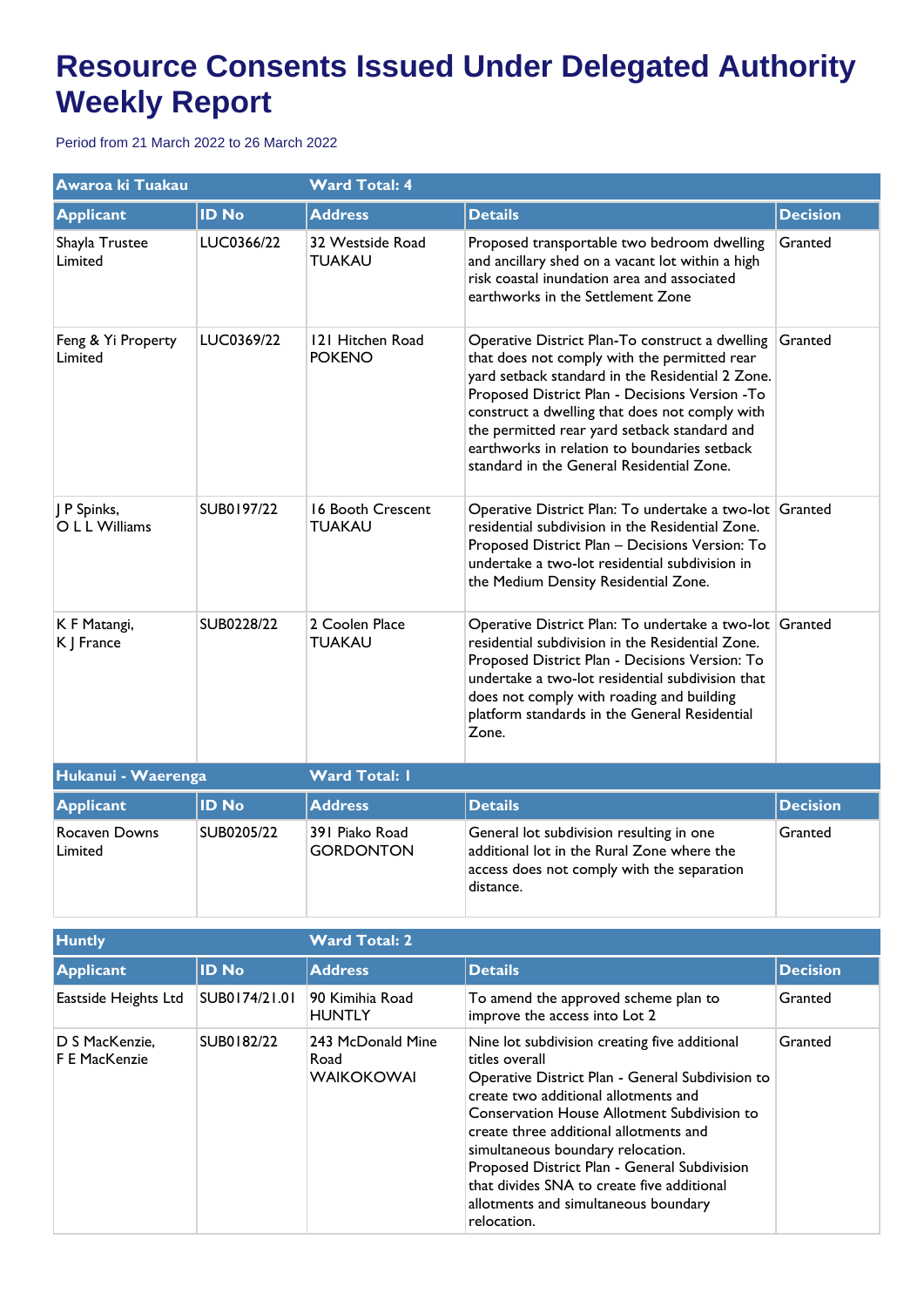## **Resource Consents Issued Under Delegated Authority Weekly Report**

Period from 21 March 2022 to 26 March 2022

| Ngaruawahia                                  |               | <b>Ward Total: 5</b>                      |                                                                                                                                                                                                                                                                                                                                                                                                                                                                                                                                                                                                                                                                  |                 |  |
|----------------------------------------------|---------------|-------------------------------------------|------------------------------------------------------------------------------------------------------------------------------------------------------------------------------------------------------------------------------------------------------------------------------------------------------------------------------------------------------------------------------------------------------------------------------------------------------------------------------------------------------------------------------------------------------------------------------------------------------------------------------------------------------------------|-----------------|--|
| <b>Applicant</b>                             | <b>ID No</b>  | <b>Address</b>                            | <b>Details</b>                                                                                                                                                                                                                                                                                                                                                                                                                                                                                                                                                                                                                                                   | <b>Decision</b> |  |
| A K Goodwin,<br>G Goodwin                    | LUC0390/22    | 142 Great South Road<br><b>TAUPIRI</b>    | <b>Operative District Plan:</b><br>To construct a dwelling that infringes the Road<br>Boundary setback of an Arterial Road in the<br>New Residential Zone.<br>Proposed District Plan:<br>To construct a dwelling that infringes the road<br>boundary setback of an arterial road and the<br>garage is located forward of the front façade of<br>the dwelling in the General Residential Zone.                                                                                                                                                                                                                                                                    | Granted         |  |
| Perjuli Developments   SUB0129/22<br>Limited |               | 5851 Great South Road<br>NGARUAWAHIA      | Operative District Plan: Subdivide to create one Granted<br>additional lot in the New Residential Zone with<br>access non-compliance<br>Proposed District Plan - Decisions Version:<br>Subdivide to create one additional lot in the<br>General Residential Zone with access non-<br>compliance                                                                                                                                                                                                                                                                                                                                                                  |                 |  |
| Phillips Family Farm<br>Limited              | SUB0136/22    | 493 Driver Road<br><b>TAUPIRI</b>         | To create one additional lot from a post 1997<br>title in the Rural Zone (ODP) and General<br>Rural Zone (PDP).                                                                                                                                                                                                                                                                                                                                                                                                                                                                                                                                                  | Granted         |  |
| The Newell Road<br>Partnership               | SUB0159/20.01 | 61 Old Taupiri Road<br><b>NGARUAWAHIA</b> | Variation to introduce staging of the<br>development and change the timing for<br>construction of dwellings                                                                                                                                                                                                                                                                                                                                                                                                                                                                                                                                                      | Granted         |  |
| <b>E</b> M Patterson                         | SUB0223/22    | 4 Onslow Avenue<br><b>TAUPIRI</b>         | Three-lot residential subdivision that is not able Granted<br>to support a compliant building platform, or<br>provide adequate separation between<br>entranceways in the Living Zone under the<br>ODP and General Residential Zone under the<br><b>PDP</b>                                                                                                                                                                                                                                                                                                                                                                                                       |                 |  |
| Raglan                                       |               | <b>Ward Total: 5</b>                      |                                                                                                                                                                                                                                                                                                                                                                                                                                                                                                                                                                                                                                                                  |                 |  |
| <b>Applicant</b>                             | <b>ID No</b>  | <b>Address</b>                            | <b>Details</b>                                                                                                                                                                                                                                                                                                                                                                                                                                                                                                                                                                                                                                                   | <b>Decision</b> |  |
| H J Vink,<br>H K Vink                        | LUC0393/22    | 6 Arapatiki Street<br><b>RAGLAN</b>       | Operative District Plan<br>To construct a dwelling that will protrude<br>through the daylight admission height control<br>plane and where earthworks exceed the<br>permitted volume and area amounts in the<br>Rangitahi Living Zone.<br>Proposed District Plan<br>To construct a dwelling that will encroach<br>within the height in relation to boundary, where<br>earthworks exceed the permitted volume and<br>area amounts and where they are located<br>within 1.5m of a service pipe and to undertake<br>earthworks within a Significant Natural Area for<br>works associated with the construction of a<br>dwelling within the Rangitahi Peninsula Zone. | Granted         |  |
| H M Van Kooten,<br>M   Bishop                | LUC0426/22    | 467 Maungatawhiri<br>Road                 | To undertake a concurrent Land Use Consent<br>where the building platform on a proposed Lot                                                                                                                                                                                                                                                                                                                                                                                                                                                                                                                                                                      | Granted         |  |